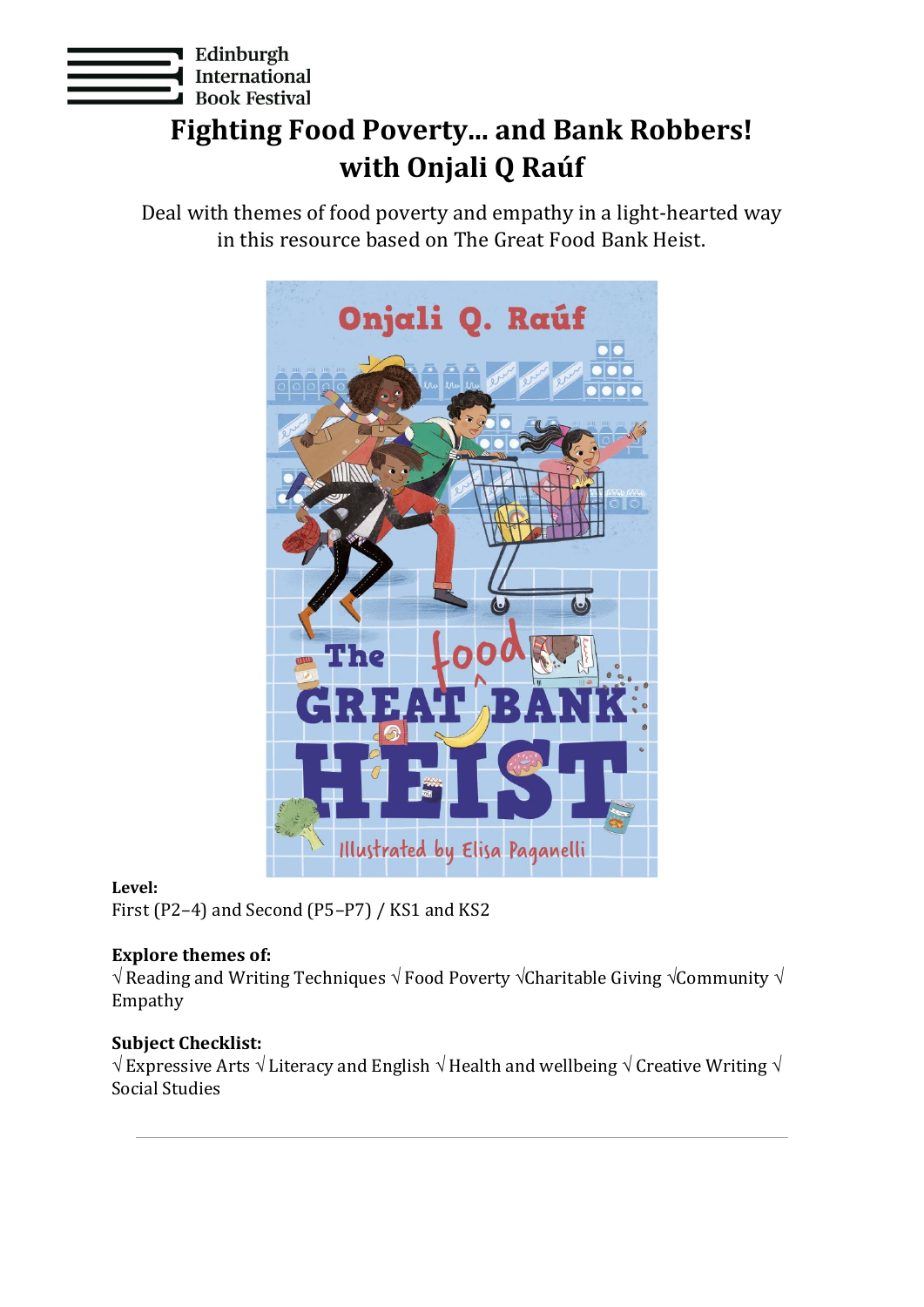

# **At a Glance**

*Before watching the event or reading the book!*

- 1. From the cover do you think the book will be funny or serious? Why do you think this?
- 2. Does the title of the book make you think of any other films, books or tv programmes? If so, what does that make you think this book might be about?
- 3. Why is the word "food" written differently in the title? What effect does it have?

#### **Book Cover Activity: Who Am I?**

Look at the figures on the cover of *The Great Food Bank Heist* and answer the following questions. What clues from the illustration make you come to your answers? You can do this alone or with a partner.

- o *Who are the people on the cover? How do they know each other?*
- o *Where are they and what are they doing?*
- o *How do you think they feel?*
- o *As you read the book see how correct your answers above are!*

#### **Read the Extract**

*Taken from pages 1-9 of The Great Food Bank Heist.*

#### **Discussion Questions**

1. Why do Nelson and his family have to play "the pretend game"?

2. Why do you think Nelson and Ashley don't have enough to eat?

3. What age do you think Nelson and his sister are? What clues are in the passage?

4. On page 7 why does Nelson's mum give him "a sad smile"?

5. Nelson's mum works really hard as a nurse. Why do you think being a nurse is a hard job?

6. If Nelson's family don't have enough money, how do you think they'll get the things they need from "The Bank"? What kind of bank do you think it might be?

7. How do you think Nelson feels about going to the bank and breakfast club?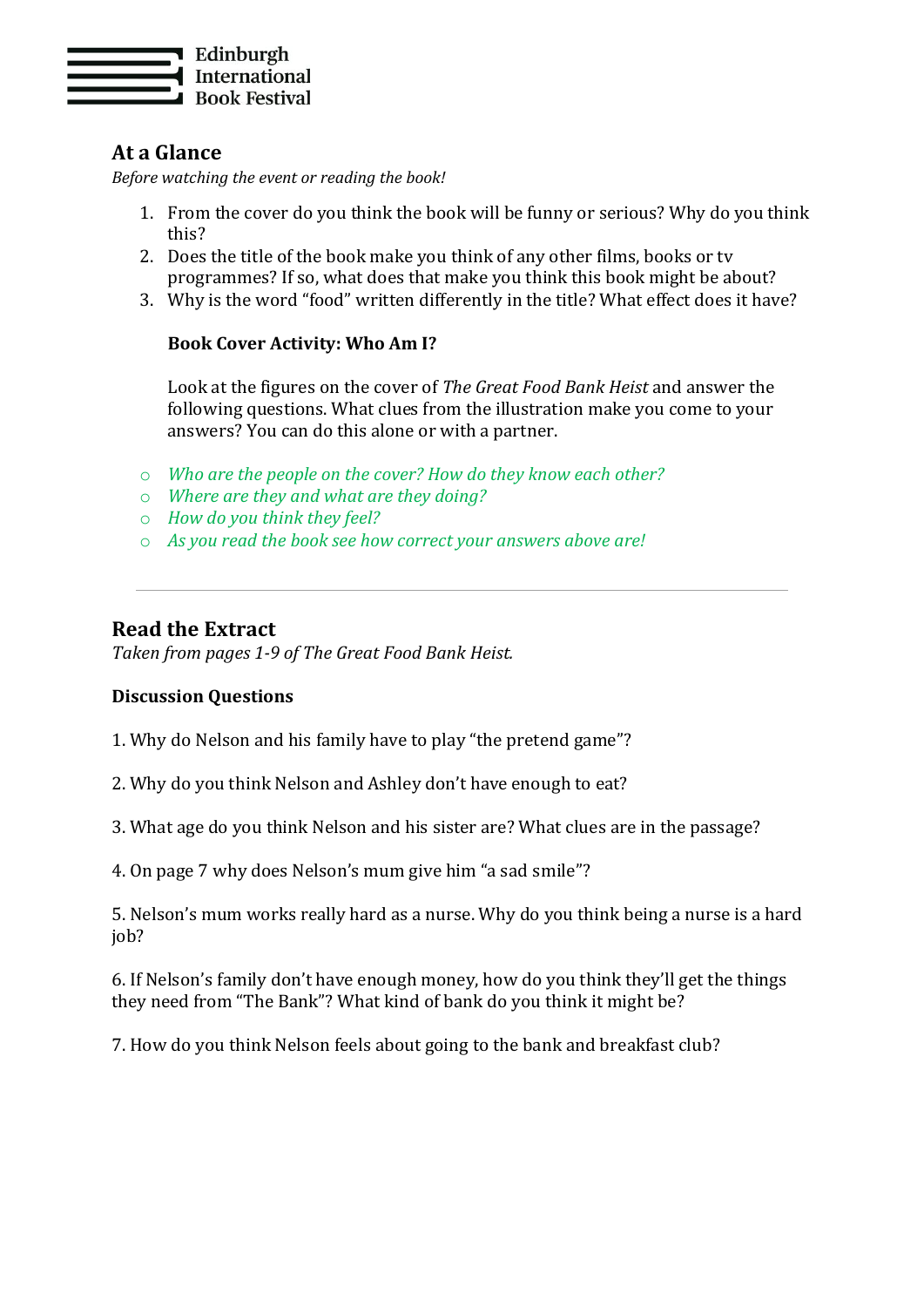



#### **Get to Know the Book!**

#### **Activity 1: The Great Bank Heist**

On the cover of the book the word "Food" is written differently to the rest of the title. Why do you think this is and what effect does it have?

What would you expect a book called The Great Bank Heist to be about? What kind of book would it be?

What would you expect a book called The Great Food Bank Heist to be about? What kind of book would it be?

We've made some changes to some famous stories:

The Great Train Robbery becomes The Great <Toy> Train Robbery

The Godfather becomes The <Fairy> Godfather

The Great Detective becomes The Great <Mouse> Detective

Use one of our examples or make up your own and write the outline of the story. Think about: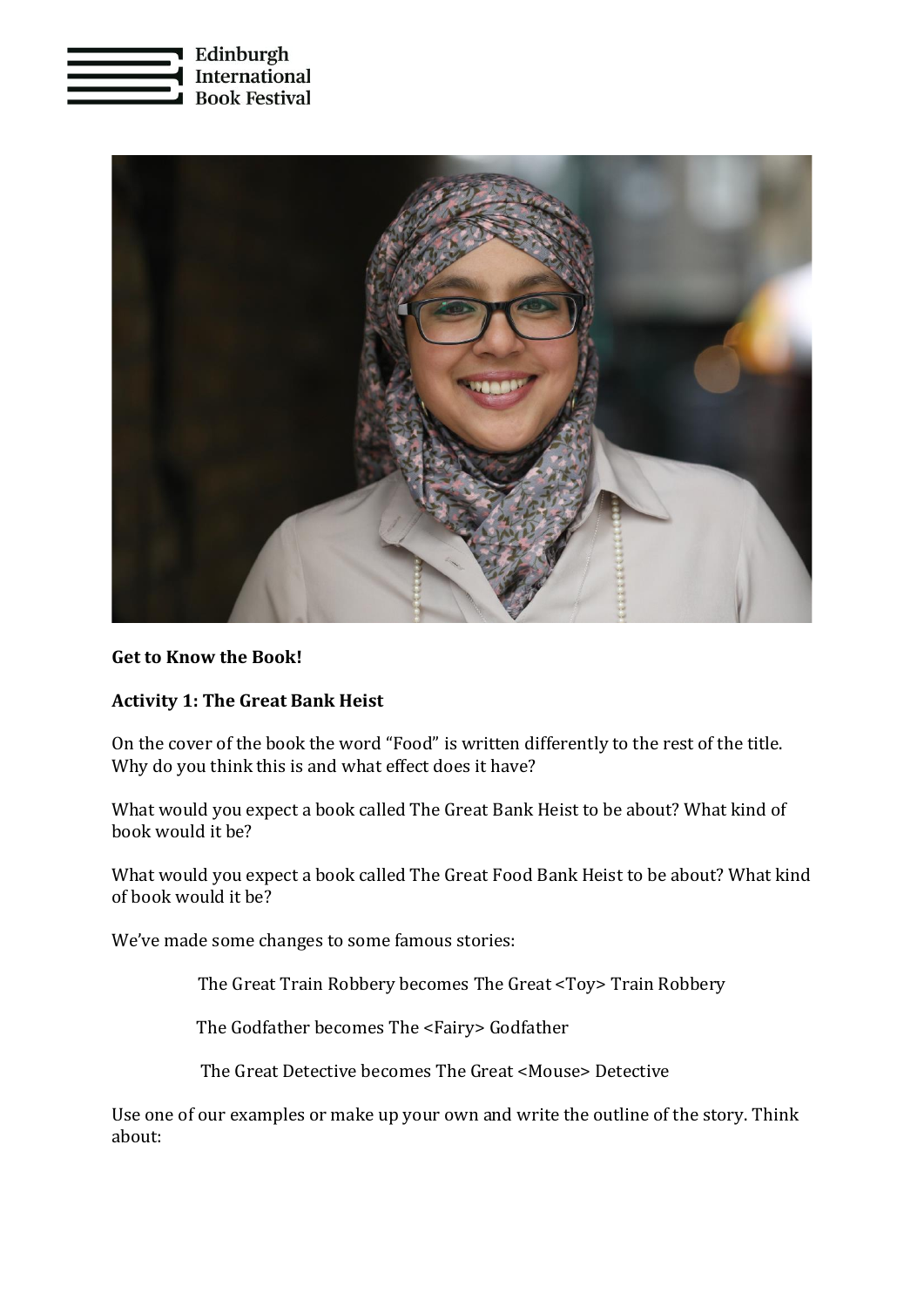

Who your characters would be?

What genre your story is (is it serious or funny, a detective film or a western, realistic or magical?)

# **Activity 2: Master Chef**

In The Great Food Bank Heist Nelson and his family play a game called Master Chef where they have to make a meal out of the weirdest ingredients which the food bank has given them.

- In your class ask each person to think of an item of food and write it on a piece of paper. (or you can each write several if you have a small class.) Put them all into a bowl or other container.
- Split your class into small groups. Each group should close their eyes and pick 4 or 5 ingredients.
- In your group try to think of a meal that you could make with the ingredients.
- In your class or group talk about: Do you think your meal would be tasty… or disgusting? Would you eat it? Would your meal be for breakfast, lunch or dinner?
- Using your knowledge, or searching online find out how much each of the ingredients in your meal costs, and so how much the meal would cost in total. Do you think the meal is expensive or good value for money? Is your meal healthy or unhealthy? Would it fill you up or not?

Share your meal and what you think about the questions above with the rest of your class.

# **Your Turn: Become a Social Justice Warrior!**

# **Activity 1:**

Why not organise your own collection to help your local foodbank (without getting involved in a stake-out at a supermarket!) or another charity.

Research food banks in your local area. Collection points can be found at most supermarkets.

Make sure you know which kinds of foods your food banks collects. They often need dried and tinned foods as these last longer.

Put posters up around your school asking other pupils to bring in the items you want to collect.

Make sure you have somewhere to store the food, and a way of transporting it to the foodbank when you've collected it!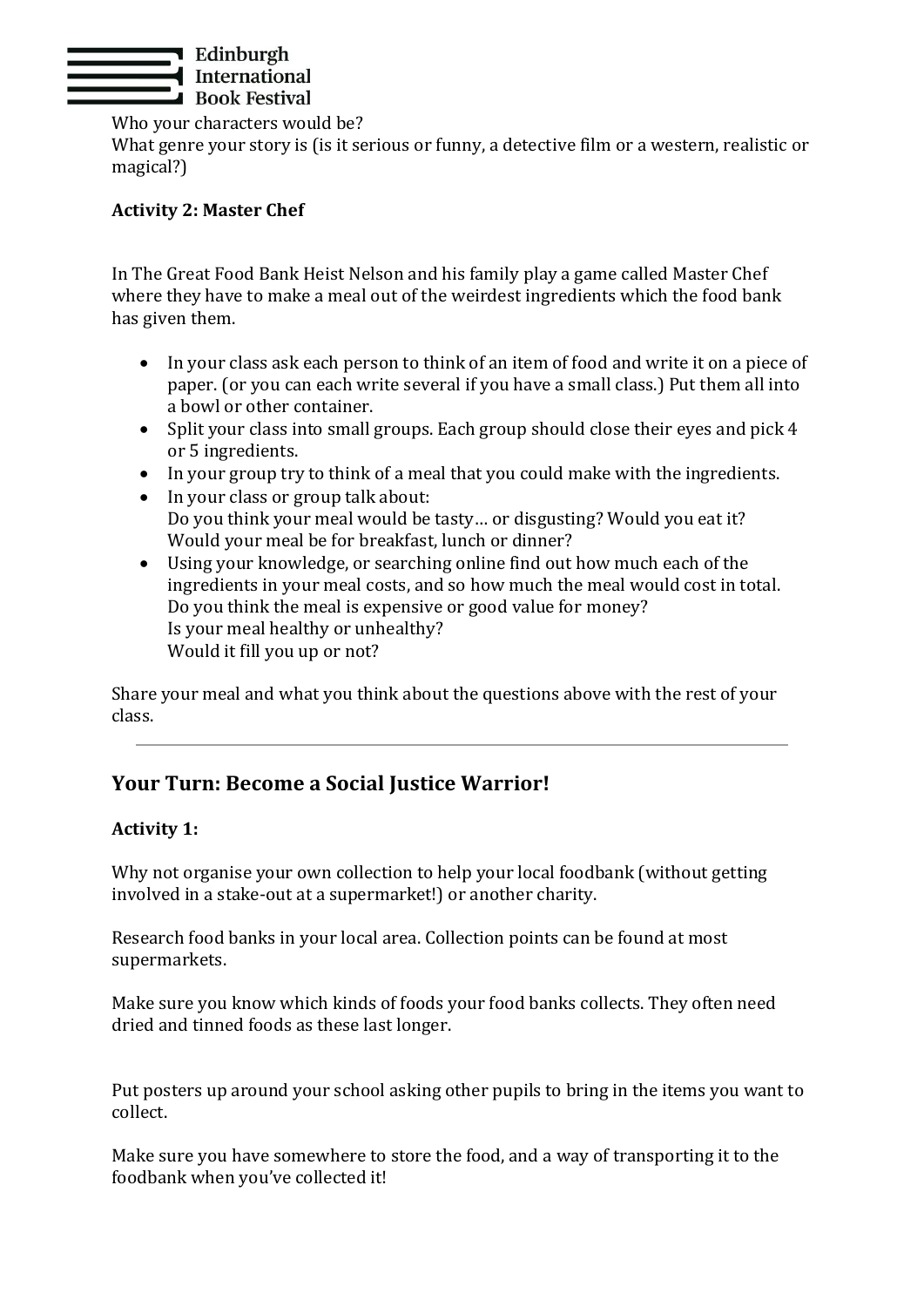

There are more ideas of ways to help foodbanks and other charities tackling food poverty on pages 101-103 of The Great Food Bank Heist.

#### **Activity 4: Do the Write Thing!**

At the end of The Great Food Bank Heist Nelson and his friends are invited to Parliament, alongside a famous footballer called Noah Equiano a.k.a. The Equaliser, to help make sure that every child in the country gets the food they need.

Either:

Write the speech that Nelson or Noah Equiano make at the Houses of Parliament.

Think about: what they're asking for or trying to do. Who they need to help them.

For bonus points you can deliver your speech in front of your class!

**Or** write the newspaper article which is published after Nelson and his friends catch the Food Bank robbers. (See p85.)

> We're given the title: SUPERMARKET TROLLEY GANG BUSTED IN FOOD BANK HEIST! Noah Equiano takes action after children stop donation thieves.

#### **Think about:**

- o *What style are newspaper articles normally written in.*
- o *How to describe the robbery and catching the thieves. What information is most important.*
- o *How is Noah Equiano taking action.*

# **Just for Fun!**

#### **The Animal Spirit Game**

#### **In the book Nelson, Ashley and their mum play The Animal Spirit Game**

*"We had to look at the people walking past and imagine what animal spirits they might be."*